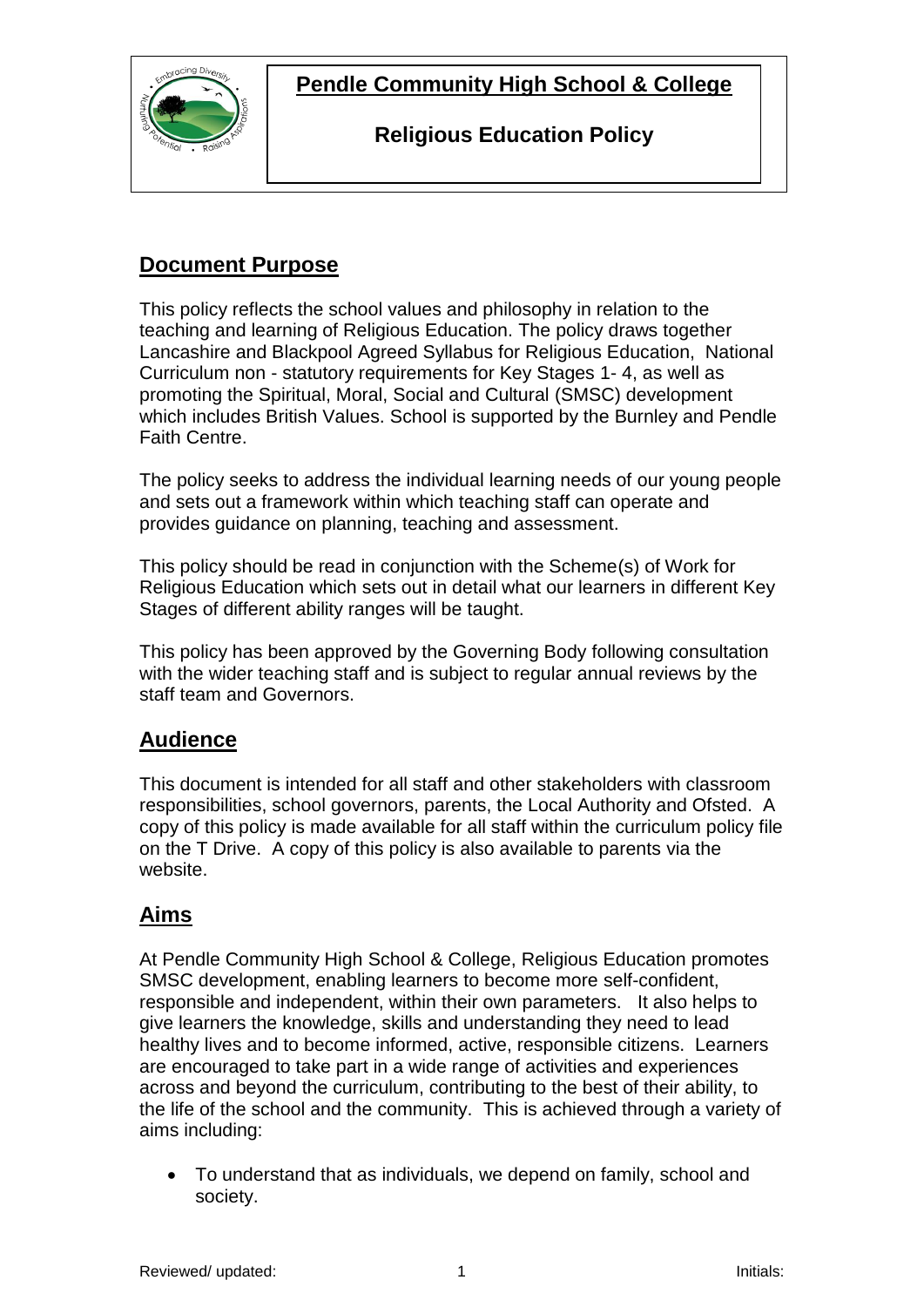

## **Pendle Community High School & College**

## **Religious Education Policy**

- To use appropriate behaviour, according to the situation.
- To relate positively to others.
- To exercise personal responsibility and initiative.
- To enable learners to value, respect and be proud of their own cultural background and understand the traditions of other cultures.
- To recognise and challenge stereotypes and discrimination.
- For learners to develop a sense of personal worth.
- To foster learner's appreciation of the significance, awe and wonder of life.
- To be able to understand the difference between right and wrong.
- To know about and understand a range of religions and worldviews.
- To express ideas and insights about the nature, significance and impact of religions and worldwide views.
- Gain and deploy the skills needed to engage seriously with religions and worldviews.

## **Time Allocation / Cross-Curricular Links**

The subject of Religious Education is allocated the appropriate amount of time, taking into account NC guidance, to provide all learners with a broad and balanced curriculum which is appropriate for their needs. For some learners the breadth and balance of the curriculum is addressed through personalised timetables.

This subject affords opportunities to link to other curriculum areas such as:

- **Literacy** ( Eg : sequencing religious stories, writing about religious events, writing for different audiences – cards, listening to personal experiences, formulating opinions )
- **Mathematics** ( Eg : geometric patterns, dates, seasons, ordinal numbers )
- **Science** ( Eg: creation, ecology looking after the planet, materials )
- **History** ( Eg : history of different religions and places of worship, revisit events )
- **Geography** ( Eg :use of buildings, location of specific places of worship, place of religious origin, landmarks )
- **PSHE** ( Eg: respect and tolerance of different cultures and religions )
- **Art** ( Eg : exploring art in places of worship, designing cards )
- **Music** ( Eg : importance of music to religious celebrations- carols )
- **Food Technology** ( Eg : tasting foods from different cultures )
- **Digital Literacy** ( Eg : online research, digital photography, powerpoint presentations )
- Collective worship and community cohesion.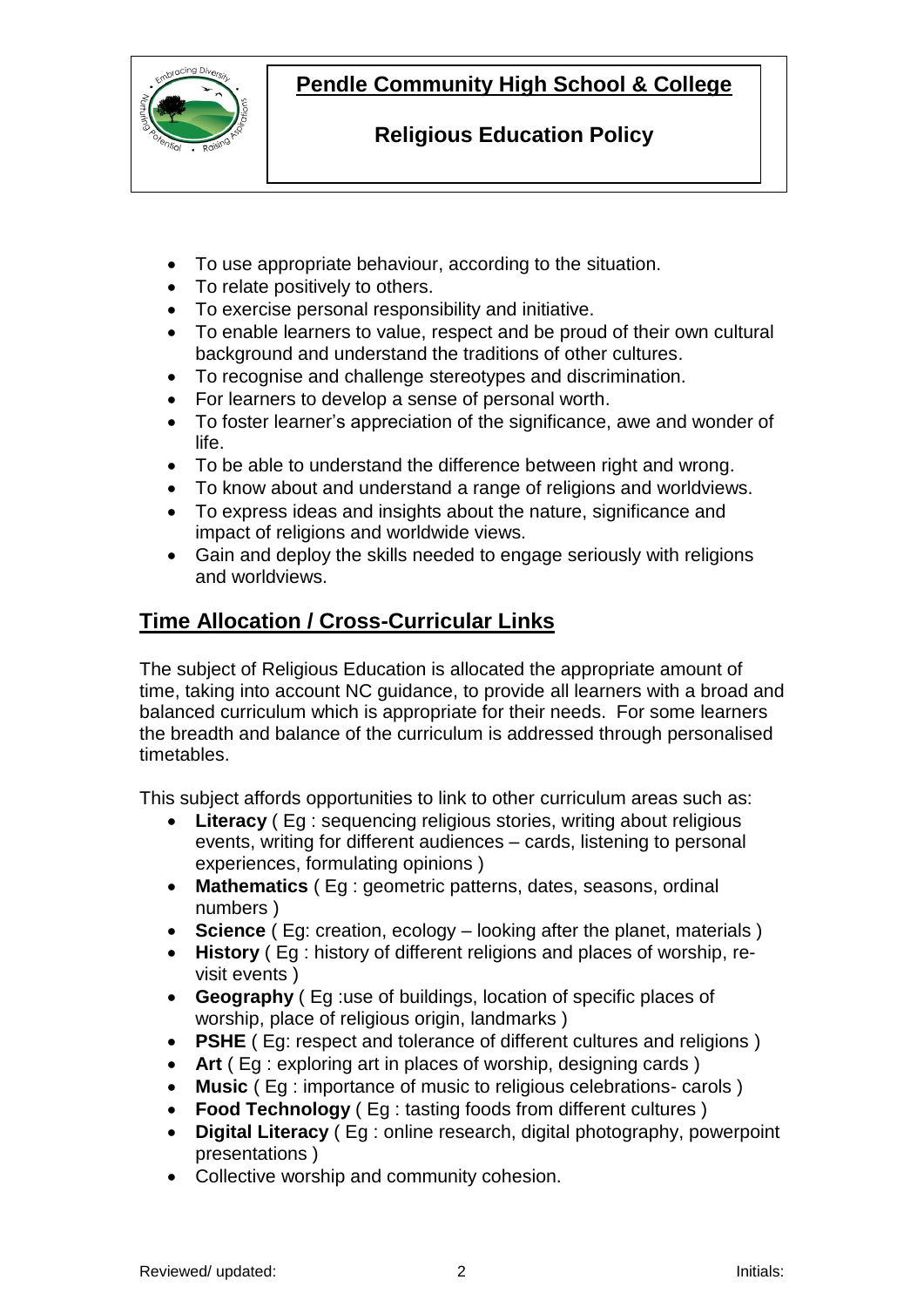**Pendle Community High School & College**



**Religious Education Policy**

# **Assessment, Recording and Reporting of Pupil Progress**

#### **Introduction - Monitoring Pupil Progress and Achievement**

At Pendle Community High School & College, we have a good knowledge of the strengths and areas for development of individual learners. From this, accurate judgements can be discerned to ensure targets are sufficiently challenging to meet staff's high expectations through:

- Continuous Teacher assessment based on Onwards and Upwards
- External assessment leading to nationally recognised accreditation.
- The monitoring and evaluation of Individual Education Plans (IEPs) and individual objectives, target planning and recording.

In addition, summative information can be found through:

- End of Key Stage 4 & 5 Record of Achievements.
- The Annual Review of a learner Education, Health & Care Plan.
- Through the annual End of Year Report.

Additional supporting comments can be gathered through:

- Regular Parents' Evenings.
- Comments and input from parents and other professionals.

These contribute to supporting the staff team to fully monitor, evaluate and record pupil's progress.

## **Subject Development and Resources**

The whole school development of Religious Education and purchase of resources for is planned through the annual Subject Development Planning cycle and expenditure evaluated as part of that process.

The Subject Leader is responsible for providing a regularly updated audit of resources available for their subject area which is made available to all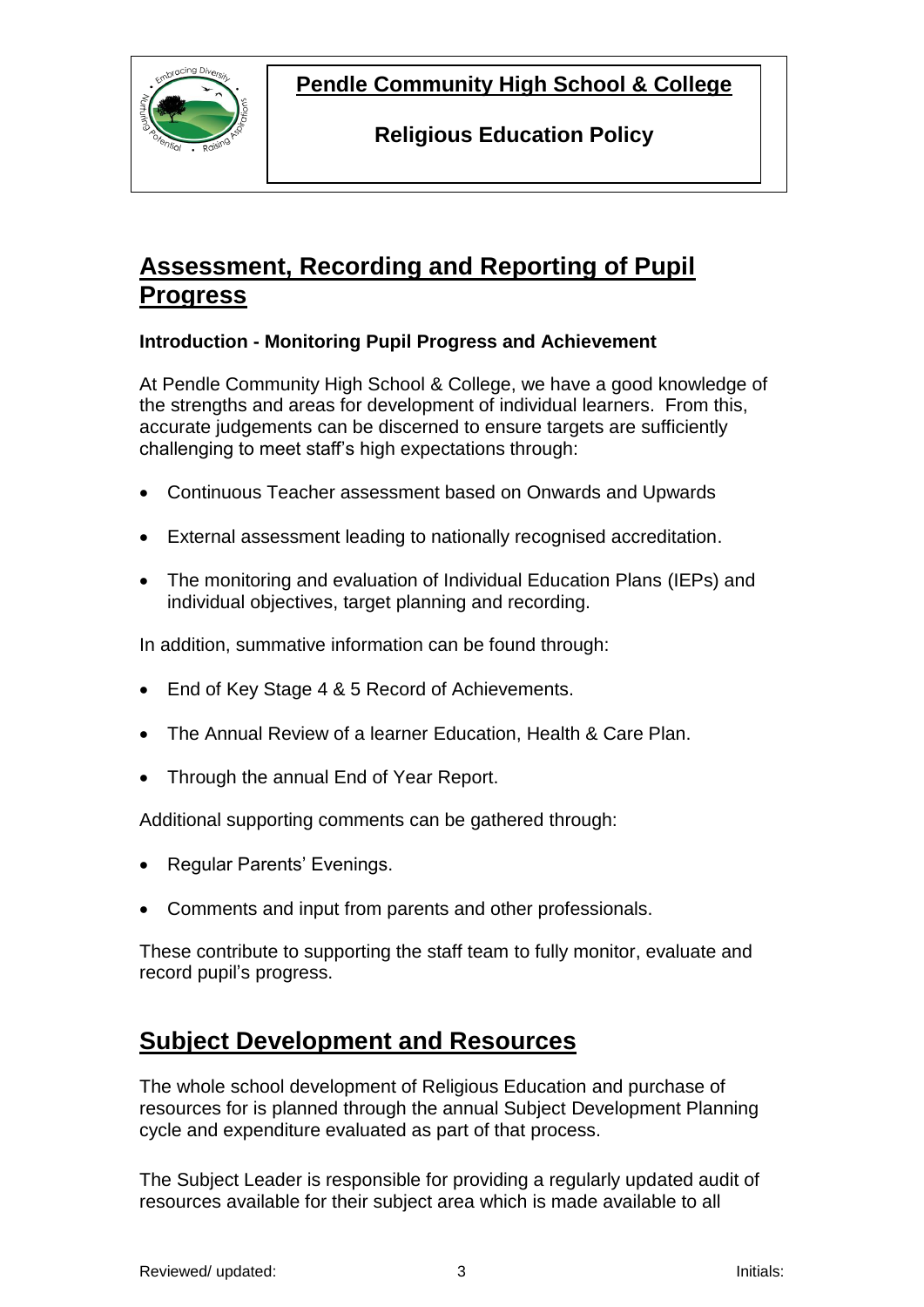

**Pendle Community High School & College**

## **Religious Education Policy**

teachers with a further copy available in the staff work room and relevant storage area.

Resources are stored in walk in cupboard in Wenning. Resource boxes are clearly marked with topic heading and individual contents. A concise list of resources (including RE library) is available on the T Drive and in the coordinator's file.

Staff should request additional resource purchases through the subject coordinator (SGr)

# **Health and Safety**

The Subject Leader for Religious Education has a general responsibility for the application of the LA and Schools Safety Policies within their subject area and are directly responsible to the Headteacher for the application of all health, safety and welfare measures and procedures within their own department/ area or work.

Staff should also be aware of their general responsibility for safeguarding students when using online or digital devices as outline in the Online Safety Policy.

All employees working within the subject area and/ or specialist room have a responsibility to take reasonable care of their own health, safety (including suitable dress and footwear) and welfare of other persons who may be affected by their acts or omissions while at work. They also have a responsibility to co-operate with the Subject Leader so that employers can comply with their statutory duties and specific responsibilities in terms of Health and Safety as identified below: -

#### **Appendices:**

- **1. Teaching & Learning Guidance**
- **2. Subject Maps for Key Stages 3 & 4** *(where appropriate)*
- **3. Schemes of Work**

#### **Footnote:**

**This curriculum policy for Religious Education should be read in conjunction with the following policies:**

- **Whole School Policy for Curriculum, School Organisation, Curriculum Planning and Assessment Reporting & Recording (2018)**
- **Autism Policy (2018)**
- **Intensive Interaction Policy (2018)**
- **AAC Policy (2018)**